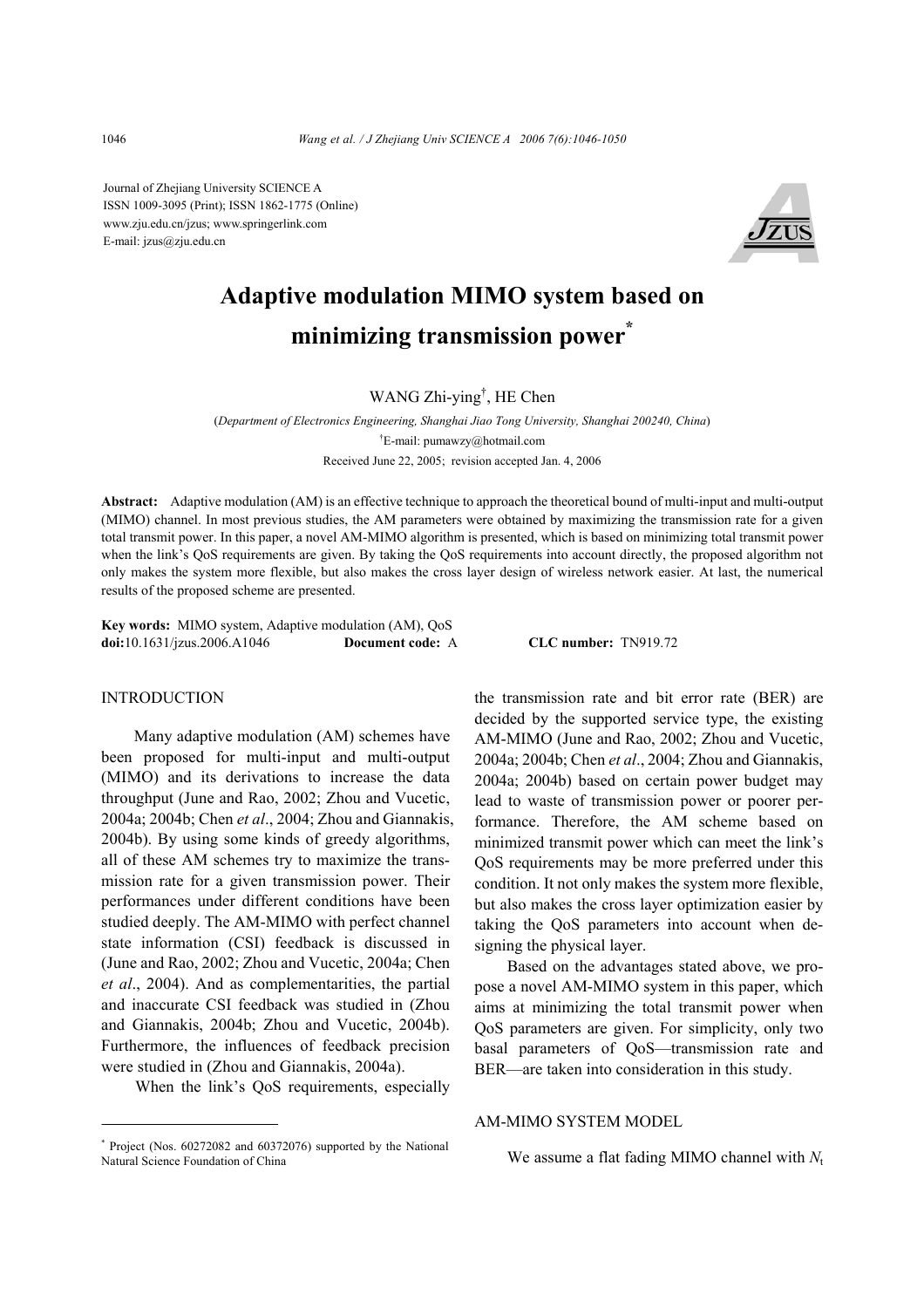transmit and *N*r receive antennas, which is represented by a matrix  $\boldsymbol{H} \in \mathbb{C}^{N_r \times N_t}$ . Its input, output and additive white Gaussian noise (AWGN) are denoted by vectors  $\mathbf{x} \in \mathbb{C}^{N_t \times 1}$ ,  $\mathbf{y} \in \mathbb{C}^{N_r \times 1}$  and  $\mathbf{n} \in \mathbb{C}^{N_r \times 1}$ , respectively. The elements of *n* are assumed to be independent complex Gaussian variables with zero mean and variance  $\sigma^2$ . Then the system can be written as:

$$
y = Hx + n. \tag{1}
$$

When the channel matrix  $H$  is perfectly available at both the transmitter and the receiver, the MIMO channel can be decomposed into *k* parallel single-input and single-output (SISO) sub-channels with power gain  $\lambda_i$  ( $i=1, ..., k$ ) (Zhou and Vucetic, 2004a). Here, *k* is the rank of *H*, and  $\lambda_i$  (*i*=1, ..., *k*) are the nonzero eigenvalues. All of them can be obtained by applying singular value decomposition (SVD)

$$
\boldsymbol{H} = \boldsymbol{U} \cdot \text{diag}(\sqrt{\lambda_1} \quad \cdots \quad \sqrt{\lambda_k}) \cdot \boldsymbol{V}^{\text{H}}, \qquad (2)
$$

where  $U \in \mathbb{C}^{N_r \times k}$  and  $V \in \mathbb{C}^{N_t \times k}$  are matrices with left and right singular vectors of  $H$  as their columns, respectively.

Based on Eq.(2), we construct the proposed AM-MIMO system shown in Fig.1. Our aim is to determine the proper AM parameters when the required transmission rate  $R_{\text{tet}}$  (bits/sample) and BER *Ber*tgt are given. For practical purpose, we assume that  $R_{\text{tgt}}$  is a positive integer in this paper.

The symbols we adopt are as follows: we use *bi* and *Beri* to denote the instantaneous modulation order and corresponding BER estimation for the *i*th sub-channel respectively;  $P_i$  and  $P_{\text{tl}} = \sum_{i=1}^{k} P_i$  are the transmit power of the *i*th sub-channel and total transmission power, respectively.

## GENERAL PROBLEM DESCRIPTION

For simplicity, we assume an uncoded MIMO using rectangular quadrature amplitude modulation (QAM). According to (Chung and Goldsmith, 2001), the BER performance of the *i*th sub-channel can be approximated by

$$
Ber_i = 0.2 \exp\left(\frac{-1.6P_i \lambda_i}{\sigma^2 (2^{b_i} - 1)}\right).
$$
 (3)

It is accurate enough when  $b_i \geq 2$ . Thus, the transmission power of the *i*th sub-channel can be expressed as

$$
P_i = \frac{-\sigma^2 (2^{b_i} - 1) \ln(5Ber_i)}{1.6\lambda_i}.
$$
 (4)

According to Eq.(4), the proposed AM-MIMO can be described by a nonlinear constrained optimization problem as follows:

$$
[b_i, Ber_i]_{opt} = \arg\min P_{\text{ttl}},
$$
 (5a)

s.t. 
$$
\sum_{i=1}^{k} b_i = R_{\text{tgt}}, b_i \ge 0,
$$
 (5b)



**Fig.1 Adaptive feedback MIMO system based on QoS requirements**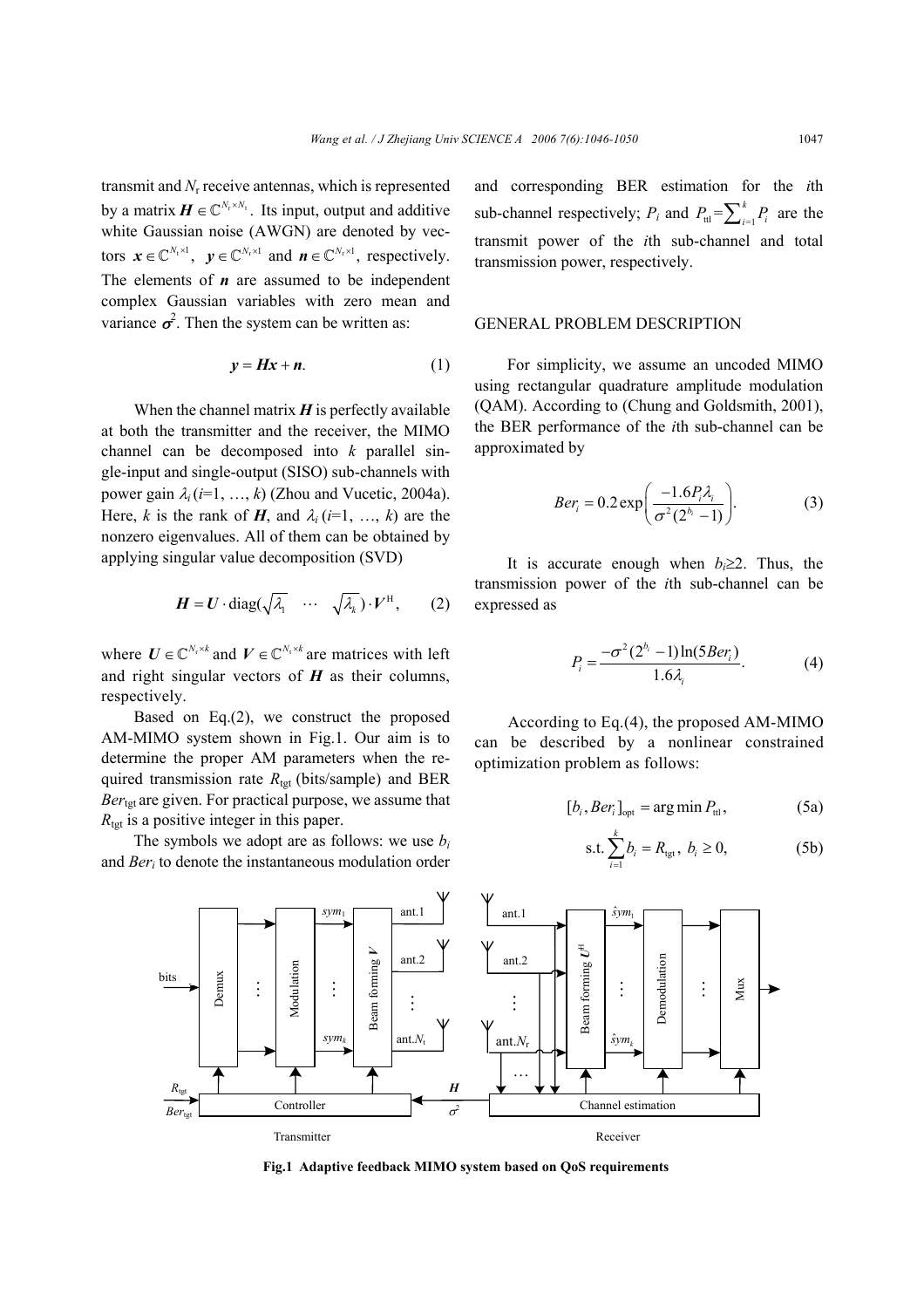$$
\frac{1}{R_{\text{tgt}}} \sum_{i=1}^{k} b_i \cdot Ber_i \le Ber_{\text{tgt}}.\tag{5c}
$$

The optimal power allocation and modulation parameters are decided by the solution of Eq.(5). And in theory, they can make AM-MIMO system achieve expected  $R_{\text{tgt}}$  and  $Ber_{\text{tgt}}$  at the cost of minimum total transmission power.

## THEORETICAL SOLUTION

Due to the complicated form of Eq.(4) and the nonlinear constraints Eqs.(5b) and (5c), the closedform solution to the optimization problem Eq.(5) is not available. To simplify this problem, we assume an equal BER constraint to reduce the degrees of freedom,

$$
Ber_i = Ber_{\text{tgt}},\tag{6}
$$

and optimization problem Eq.(5) is transformed to

$$
[b_{i}]_{\text{opt}} = \arg\min \sum_{i=1}^{k} \frac{-\sigma^{2} (2^{b_{i}} - 1) \ln(5Ber_{\text{tgt}})}{1.6\lambda_{i}}, \quad (7a)
$$
  
s.t. 
$$
\sum_{i=1}^{k} b_{i} = R_{\text{tgt}}, \ b_{i} \ge 0. \quad (7b)
$$

To get the closed-form solution directly, we further assume that  $b_i$  can be any real value. Then Lagrangian method (Fletcher, 1987) can be used here, and the equation is

$$
L(b_i, c) = \sum_{i=1}^k A_i (2^{b_i} - 1) - c \left( \sum_{i=1}^k b_i - R_{\text{tgt}} \right), \qquad (8)
$$

where

$$
A_i = \frac{-\sigma^2 \ln(5Ber_{\text{tgt}})}{1.6\lambda_i},\tag{9}
$$

and *c* is the Lagrangian multiplier. Thus, we can obtain the theoretical optimal modulation scheme  ${b_i}$ by

$$
c = \sqrt[k]{2^{R_{\text{tgt}}}} \cdot \prod_{i=1}^{k} A_i \cdot \ln 2, \tag{10a}
$$

$$
b_i = \frac{1}{k} \log_2 \left( 2^{R_{\text{tgt}}} \cdot \prod_{i=1}^k A_i \right) - \log_2 A_i, \quad (10b)
$$

and the corresponding power allocation scheme  $\{P_i\}$ by Eq. $(4)$ .

#### DISCRETIZATION ALGORITHM

For  ${b_i}$ , the solutions of Eq.(8) are real values, and we want to find a set of non-negative integers  $\{\hat{b}_i\}$  as substitutes that minimize the distance between  ${b_i}$  and  ${\hat{b_i}}$ . Thus, we improve the discretization algorithm originated from (Chow *et al*., 1995), which includes the following steps:

Step 1: Initialization. Round  $\hat{b}_i$  to the nearest integers  $\hat{b}_i$ =round( $b_i$ ), *i*=1, ..., *k*; and adjust  $\hat{b}_i$  into the closed range [0,  $R_{\text{tgt}}$ ], if  $\hat{b}_i > R_{\text{tet}}$ , then  $\hat{b}_i = R_{\text{tet}}$ , else if  $\hat{b}_i < 0$ , then  $\hat{b}_i = 0$ ,  $i = 1, ..., k$ .

Step 2: If  $R_{\text{tgt}} > \sum_{i=1}^{n}$  $>\sum_{i=1}^{k} \hat{b}_{i}$  $\sum_{i=1}^{n}$  $R_{\text{tot}}$ > $\sum b$  $\sum_{i=1}^{n} \hat{b}_{i}$ , then calculate the differ-

ence vector:  $\mathbf{diff} = \hat{\mathbf{b}} - \mathbf{b}$ ; else go to Step 4.

Step 3: Select the sub channel with the minimal difference  $j = \arg \min_i (diff_i)$ , where  $diff_i$  denotes the *i*th element of the vector *diff*; and add one bit to this sub channel  $\hat{b}_j = \hat{b}_j + 1$ , at last restart Step 2 again.

Step 4: If 
$$
R_{\text{tgt}} < \sum_{i=1}^{k} \hat{b}_i
$$
, then ***diff***=***b*** - ***b***, else go to

Step 6.

Step 5: Still select the sub channel with the minimal difference  $j = \arg \min_i (diff_i)$ ; and subtract one bit from this sub channel  $\hat{b}_i = \hat{b}_i - 1$ , at last restart Step 4 again.

Step 6: Finish the algorithm.

The flow chat of the proposed discretization algorithm is shown in detail in Fig.2.

After discretization, the final transmission power of the *i*th sub-channel is given by

$$
\hat{P}_i = \frac{-\sigma^2 (2^{\hat{b}_i} - 1) \ln(5Ber_{\text{tgt}})}{1.6\lambda_i},\tag{11}
$$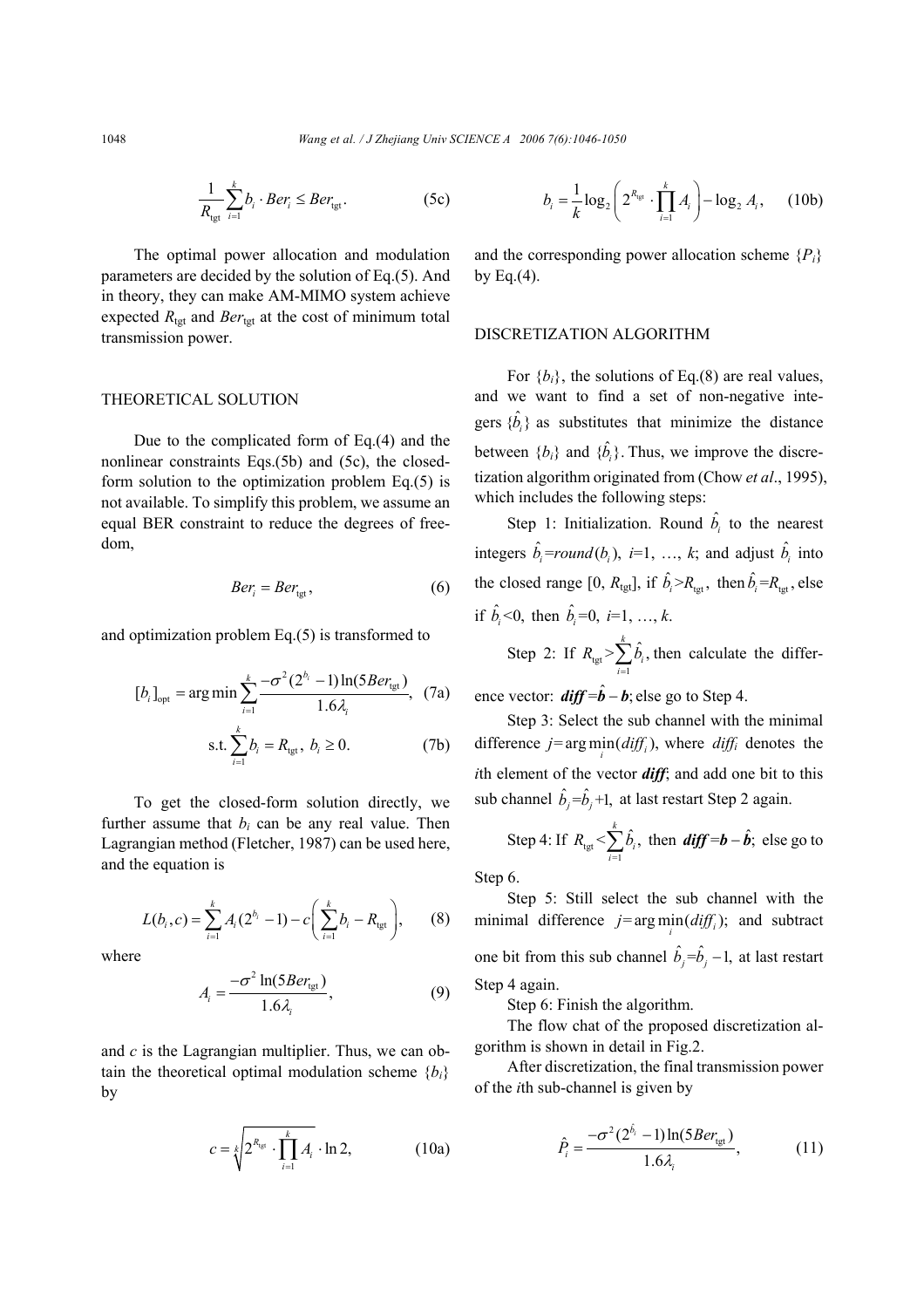

**Fig.2 Flow chat of proposed discretization algorithm**

and total transmit power is

$$
\hat{P}_{\text{tl}} = \sum_{i=1}^{k} \hat{P}_{i}.
$$
 (12)

In fact,  $\hat{P}_{\text{H}}$  is the approximation of minimum transmission power needed to meet the link's QoS requirements  $(R_{\text{tgt}}, Ber_{\text{tgt}})$ . The performance gap between the solution of Eqs.(5) and (12) is given in Fig.3, where a  $2\times2$  and a  $4\times4$  uncoded MIMO system are used. From Fig.3, we can see that the influence of equal BER assumption Eq.(6) on total transmission power is very little and negligible.

## NUMERICAL SIMULATIONS

For illustrative purpose, we apply the proposed algorithm (equal BER assumption) to a  $2\times 2$  and a  $4\times 4$ MIMO channel. The component modulation schemes are uncoded rectangular QAMs, and the required QoS parameters are chosen from the sets:  $R_{\text{tgt}} \in \{5, 10, 15\}$ ,  $Ber_{\text{tgt}} \in \{10^{-1}, 10^{-2}, 10^{-3}, 10^{-4}\}.$  In all of these simulations, we set the AWGN power level  $\sigma^2 = 1$ .

Fig.4 shows that the real BER performances of the proposed AM-MIMO algorithm are quite close to the expected BER performance *Ber*tgt in all of these system configurations.



**Fig.3** Influences of equal BER assumption  $(\sigma^2=1)$ 



**Fig.4 Real BER performances of the proposed algorithm**

Fig.5 gives the total transmission power consumption of these two MIMO. As expected, when the antenna pairs increase or QoS requirements decrease, the total transmission power decreases accordingly, i.e., much transmission power is saved.



**Fig.5 Total power consumption of the proposed algorithm**